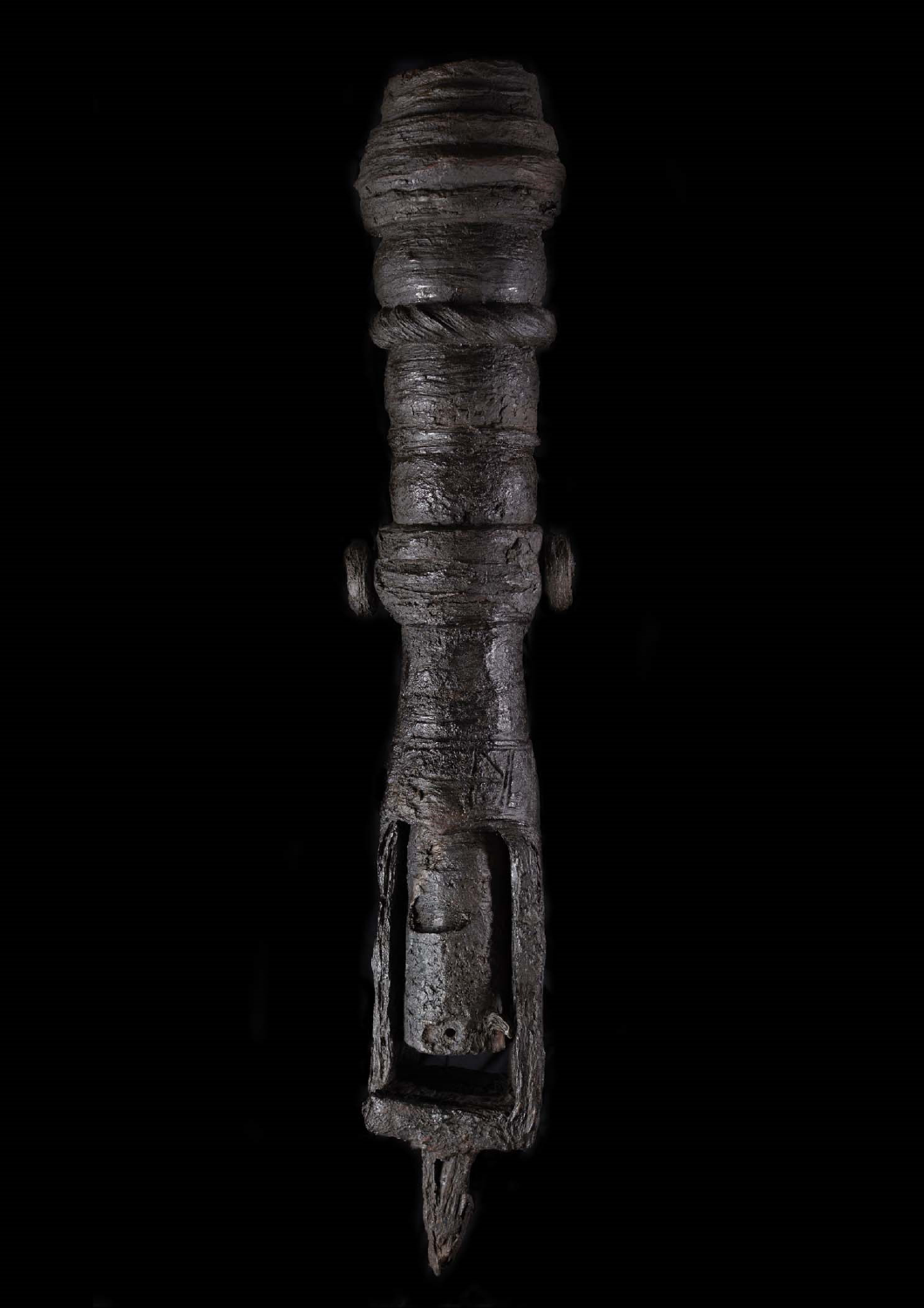## BREECH-LOADING SWIVEL GUN

European, 15th to 16th century.

Length: 93 cm.

l

Composed of forged iron parts.

Remains of a line ornament, probably a manufacturer's mark.

The present swivel gun is a rare example for early breech-loading cannons used in the 15<sup>th</sup> and 16<sup>th</sup> century. Since it was not necessary to pull them back for loading, these arms could be placed in close quarters. On the one hand this was an advantage on ships, on the other hand these cannons were also installed on the walls of castles and strongholds.<sup>1</sup>

Our swivel gun corresponds in its forged construction to the early European types. It has a rest with a trunnion, which was inserted into a vessel's side or the wall of a castle. The antenna at the end, which is preserved in parts, served to turn the barrel and adjust the vertical angle. There is a rectangular opening at the back end where you can see a vessel with a touch whole. This is a powder chamber, which was firmly fastened inside the barrel by a wedge. A couple of these were prepared with black powder in advance and could be exchanged quickly during a combat situation. So the great advantage of this principle is the high rate of firing compared to muzzle loaded cannons.<sup>2</sup> Having said that, the connection between the powder chamber and the barrel did not close completely gas-proof. Hand crafted components do not fit with the necessary precision, which was not accomplished before the 19th century. Consequently the operating distance was limited and these breech loading cannons were rather dangerous for the gunner.

Being a light cannon which could be easily angled and reloaded quickly, the main purpose of the swivel gun was fighting against combatants. This weapon had a disastrous effect by firing

<sup>1</sup> Atzbach, R., Lüken, S., Ottomeyer, H. (2010): Burg und Herrschaft, p. 260.

<sup>&</sup>lt;sup>2</sup> Ortenburg, G. (1984): Waffe und Waffengebrauch im Zeitalter der Landsknechte, p. 65.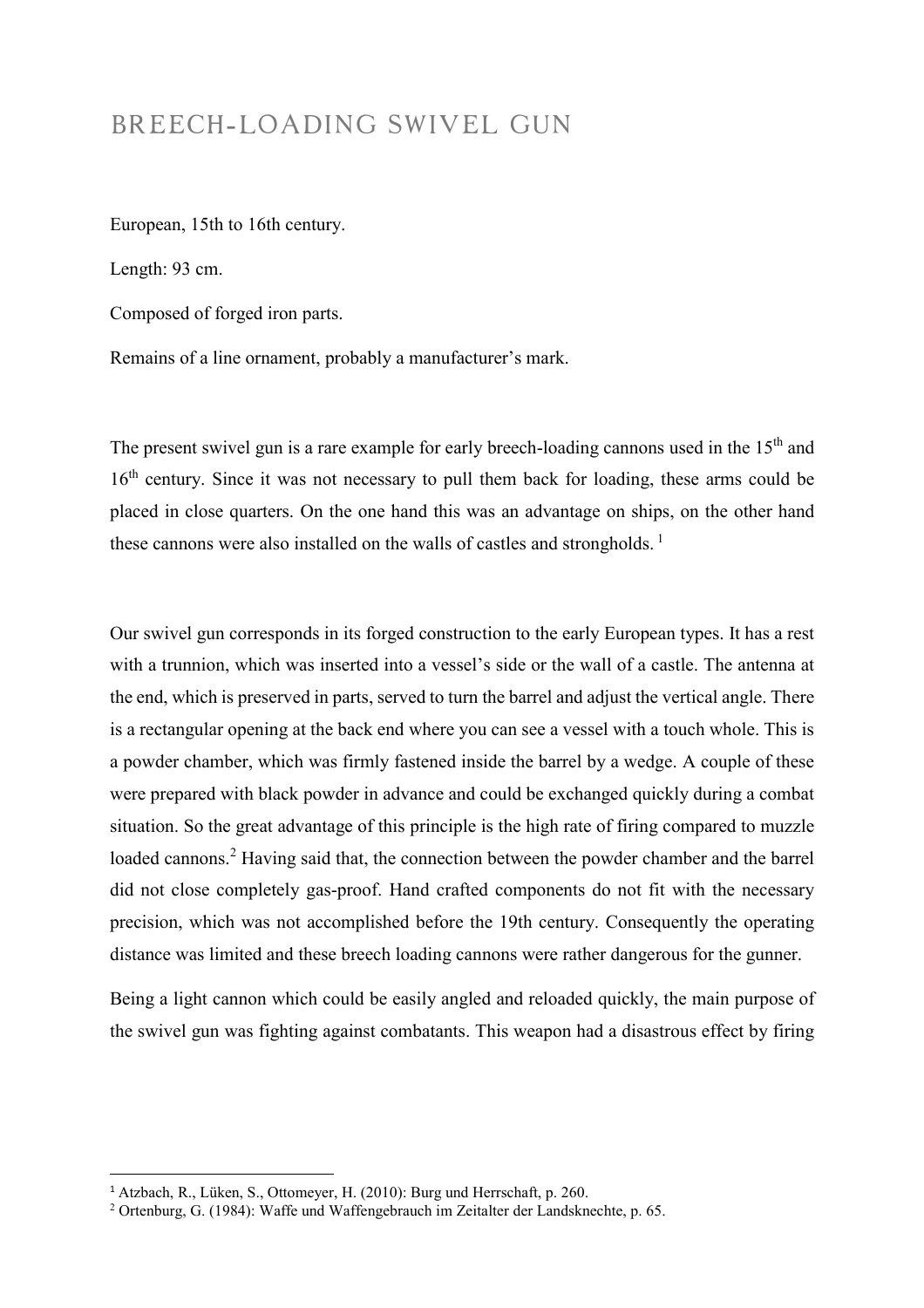langrages, a type of projectile consisting of a bag made of cloth and filled with pieces of lead or iron.<sup>34</sup>

Since late medieval cannons were still imprecise and very expensive in both manufacturing and employment, the overall number of existing pieces was small even during their time of use. Iron was costly, so in the course of history those cannons that became obsolete were recycled. This is the reason for the rarity of comparable cannons. Nearly all present-day known swivel guns have been recovered as water founds.

## **Condition**

Corrosion has affected our present example in the course of centuries. The antenna at the breech got lost in great parts except remains of about 12 centimetres in length. It is very positive that the rest with its trunnion is still there and also the powder chamber (handle lost, except a small part of 2,5 cm length). Comparable examples do often miss the latter.

## **Comparable examples**

- I. Deutsches Historisches Museum, Berlin, Inv. No. W431.<sup>5</sup>
- II. Musée de l'Armee, Paris.
- III. Armouries of the Tower of London, heute Royal Armouries Museum.<sup>6</sup>

 $\overline{a}$ 

<sup>3</sup> Fritze, K., Krause, G. (1997): Seekriege der Hanse, p. 59.

<sup>4</sup> Müller, H. (1957): Historische Waffen, p. 133.

<sup>5</sup> Müller, K. (1977): Alte Geschütze, p. 20.

<sup>6</sup> Ffoulkes, C. J., Oxon, B. L. (1915): Inventory and Survey of the Armouries of the Tower of London, Vol. II, p. 449.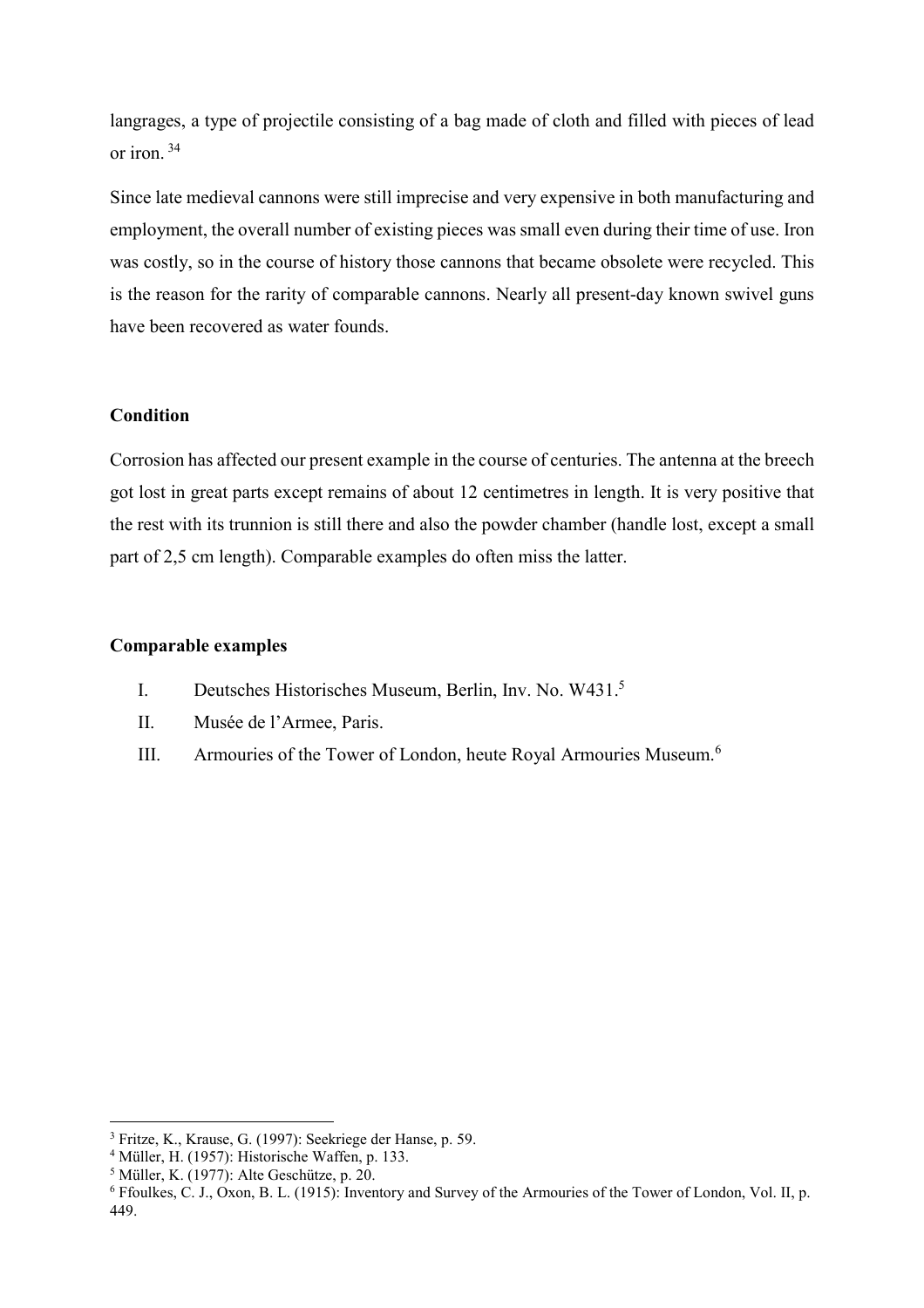## **Literature**

Atzbach, R., Lüken, S., Ottomeyer, H.: Burg und Herrschaft, Dresden 2010.

Ortenburg, G.: Waffe und Waffengebrauch im Zeitalter der Landsknechte, Koblenz 1984.

Ffoulkes, C. J., Oxon, B. L.: Inventory and Survey of the Armouries of the Tower of London, Vol. II, London 1915.

Fritze, K., Krause, G.: Seekriege der Hanse, Berlin 1997.

Müller, H.: Historische Waffen, Berlin 1957.

Müller, K.: Alte Geschütze, Artern 1977.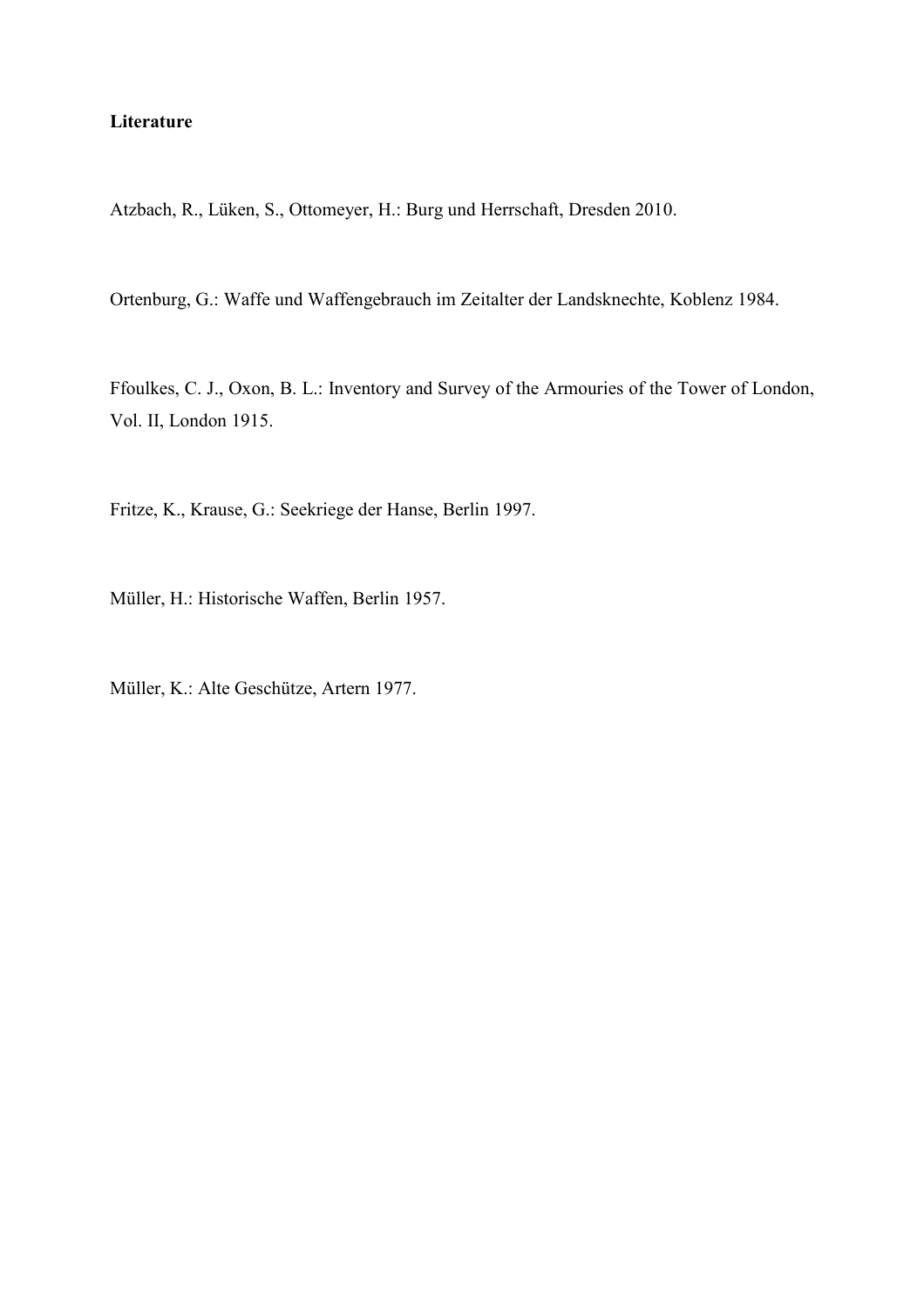